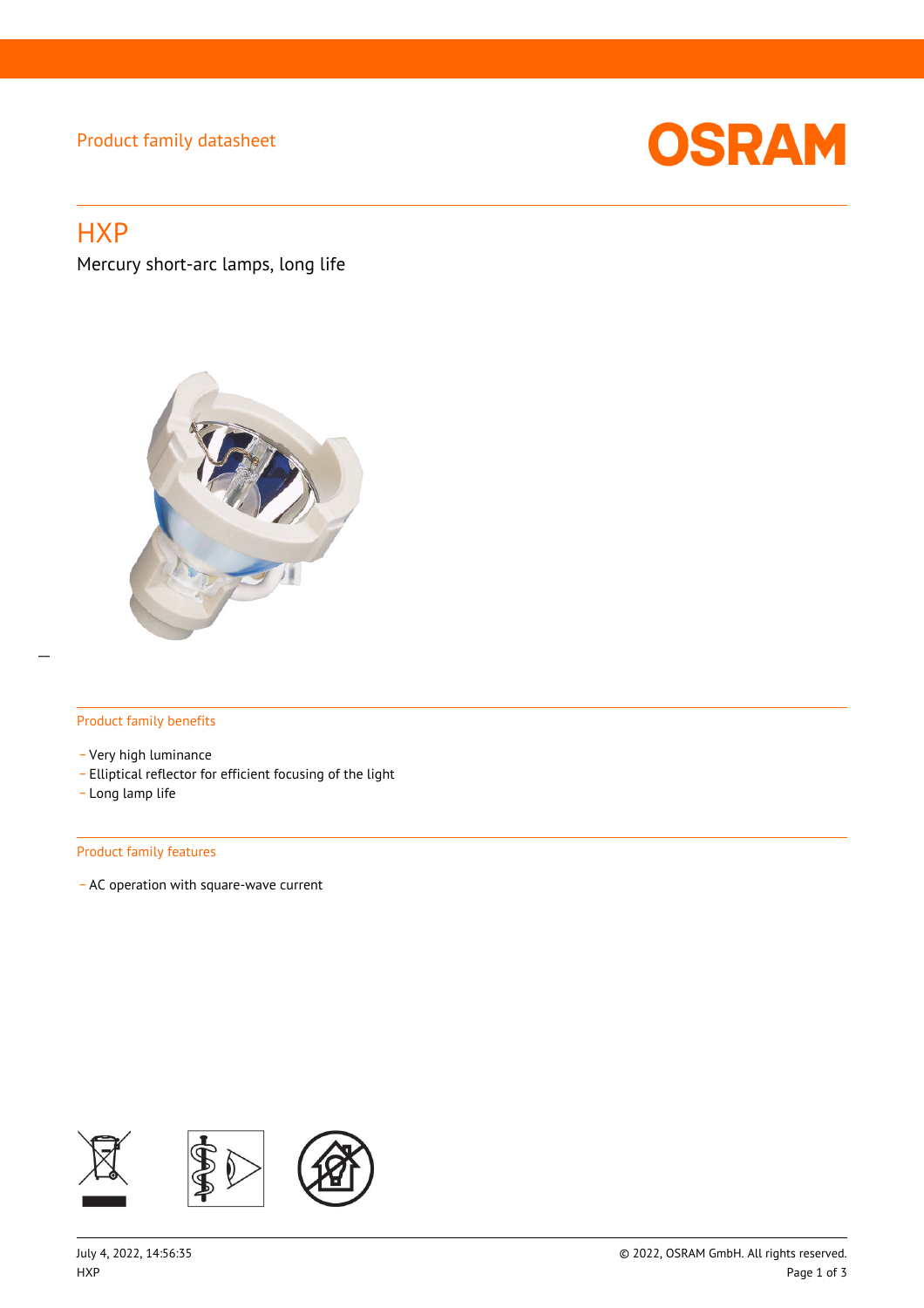## Product family datasheet

## Technical data

|                                   | <b>Electrical data</b> |                        |              |         |                |                   | <b>Dimensions</b><br>& weight |
|-----------------------------------|------------------------|------------------------|--------------|---------|----------------|-------------------|-------------------------------|
| <b>Product description</b>        | Lamp                   | Lamp                   | Lamp current | Type of | <b>Nominal</b> | Focal             | <b>Diameter</b>               |
|                                   | wattage                | voltage                |              | current | voltage        | length            |                               |
| HXP R 120 W/17 C <sup>1)</sup>    | 120W                   | $7095$ V <sup>4)</sup> | 1.5A         | AC      |                | $17.3 \text{ mm}$ | $65.0$ mm                     |
| HXP R 120 W/45 C VIS <sup>1</sup> | 120W                   | $6090V$ <sup>4)</sup>  | 1.4A         | AC      | 85.0 V         | $45.0$ mm         | $67.0 \text{ mm}$             |
| HXP R 120 W/45 C UV <sup>1)</sup> | 120W                   | $6090V$ <sup>4)</sup>  | 1.4A         | AC      | 85.0 V         | $45.0$ mm         | $67.0 \text{ mm}$             |
| HXP R 200 W/45 M <sup>2)</sup>    | 200 W                  | $6096$ V <sup>4)</sup> | 3.4A         | AC      | 85.0 V         | $45.0$ mm         | $67.0$ mm                     |
| HXP R 206 W/45C 3)                | 5500 W                 | 4885 V <sup>4)</sup>   | 3.4A         | AC      | 85.0 V         | 45.0 mm           | 67.0 mm                       |

|                                    |                                                   | Lifespan | <b>Capabilities</b> |                         |
|------------------------------------|---------------------------------------------------|----------|---------------------|-------------------------|
| <b>Product description</b>         | Length with base<br>excl. base<br>pins/connection | Lifespan | Cooling             | <b>Burning position</b> |
| HXP R 120 W/17 C <sup>1)</sup>     | 77.00 mm                                          | 2000 h   | Forced              | p20                     |
| HXP R 120 W/45 C VIS <sup>1)</sup> | 77.00 mm                                          | 2000 h   | Forced              | p20                     |
| HXP R 120 W/45 C UV <sup>1)</sup>  | 77.00 mm                                          | 2000 h   | Forced              | p20                     |
| HXP R 200 W/45 M <sup>2)</sup>     | 77.00 mm                                          | 2000 h   | Forced              | p20                     |
| HXP R 206 W/45C 3)                 | 77.00 mm                                          | 1000 h   | Forced              | p20                     |

**Environmental information**

|                                    | Information according Art. 33 of EU Regulation (EC) 1907/2006 (REACh) |                                             |                                       |                                                   |  |  |
|------------------------------------|-----------------------------------------------------------------------|---------------------------------------------|---------------------------------------|---------------------------------------------------|--|--|
| <b>Product description</b>         | <b>Date of Declaration</b>                                            | <b>Primary Article</b><br><b>Identifier</b> | <b>Candidate List</b><br>Substance 1  | <b>Declaration No. in</b><br><b>SCIP database</b> |  |  |
| HXP R 120 W/17 C <sup>1)</sup>     | 19-01-2022                                                            | 40503007864761<br>4052899288690             | No declarable<br>substances contained | In work                                           |  |  |
| HXP R 120 W/45 C VIS <sup>1)</sup> | 19-01-2022                                                            | 4050300882772                               | No declarable<br>substances contained | No declarable<br>substances contained             |  |  |
| HXP R 120 W/45 C UV <sup>1)</sup>  | 19-01-2022                                                            | 4050300666525                               | No declarable<br>substances contained | No declarable<br>substances contained             |  |  |
| HXP R 200 W/45 M <sup>2)</sup>     | 19-01-2022                                                            | 4008321180070                               | No declarable<br>substances contained | No declarable<br>substances contained             |  |  |
| HXP R 206 W/45C $3$ )              | 19-01-2022                                                            | 4008321331472                               | No declarable<br>substances contained | No declarable<br>substances contained             |  |  |

1) To be operated with PT-VIP 2AC/380 O1 DIM 120 VS25

2) To be operated with PT-VIP 4AC/380 O3 200 DIM VS50

3) To be operated with PT-VIP 4AC/380 O3 DIM 206 VS50

4) Initial voltage range